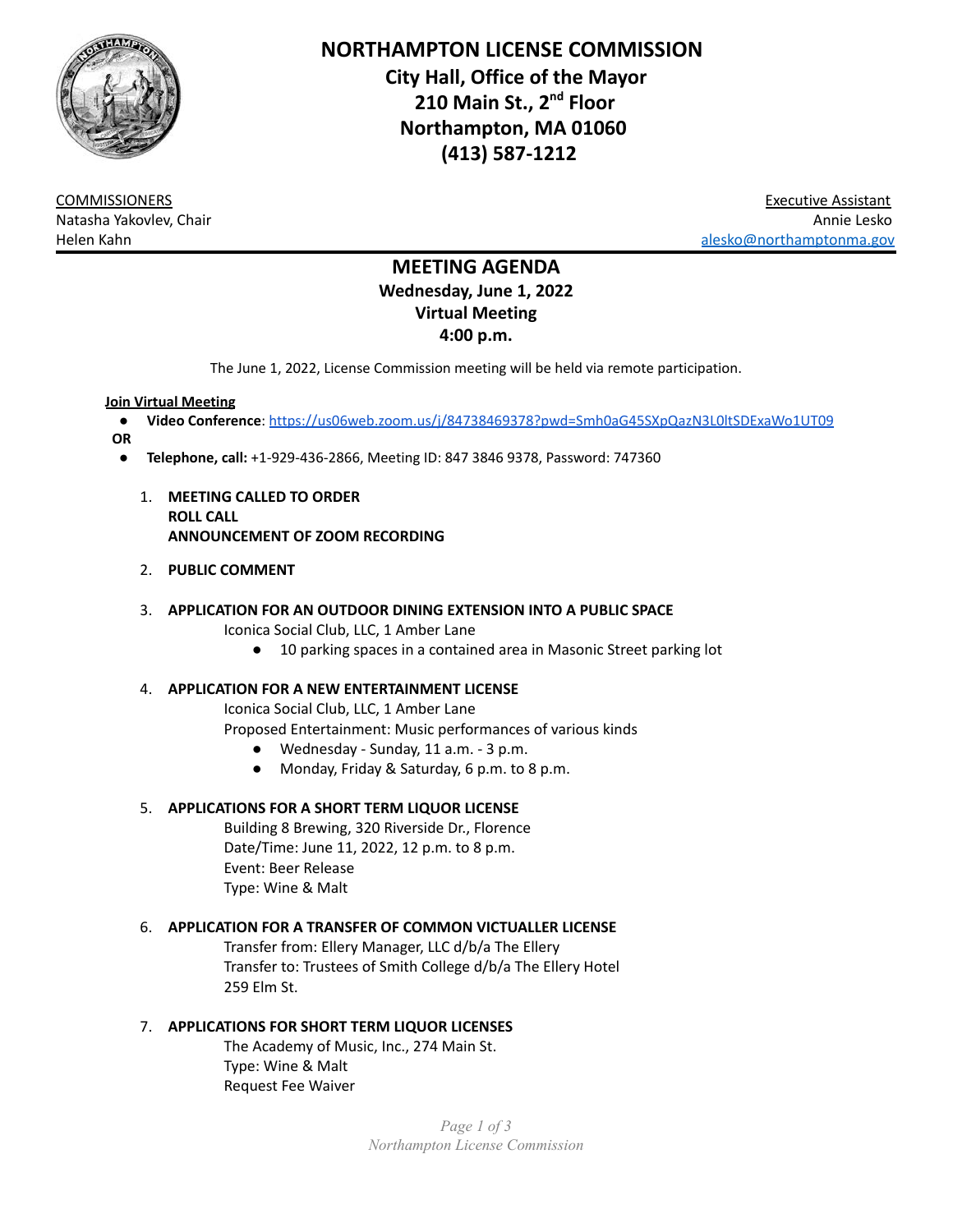Date/Time: June 17 & 18, 2022, 6:30 p.m. to 11 p.m. Event: Django in June Festival

Date/Time: June 22, 2022, 7 p.m. to 11 p.m. Event: John Hiatt Concert

Date/Time: June 25, 2022, 7 p.m. to 11 p.m. Event: Choro Fest

### 8. **APPLICATION FOR A SHORT TERM LIQUOR LICENSE**

D.A. Sullivan & Sons, Inc. Date/Time: Monday, June 13, 2022, 5:30 - 6:30 p.m. Location: Academy of Music, 274 Main St. Event: Cocktail Hour for Conference Type: Wine & Malt

### 9. **APPLICATION FOR FARM WINERY LIQUOR LICENSE TO SELL AT FARMERS MARKETS & AGRICULTURAL EVENTS**

Easthampton Cider Project, LLC Event: Saturday's Northampton Farmers Market Dates: April 30, 2022 through November 12, 2022 Times: 8 a.m. to 1 p.m.

#### 10. **APPLICATIONS FOR SHORT TERM LIQUOR LICENSES**

Northampton Center for the Arts, 33 Hawley Street Events: 33 Outside Courtyard Party Type: Wine & Malt Request Fee Waiver

Dates/Times: July 1, 2022, 7 p.m. to 9:30 p.m. July 22, 2022, 7 p.m. to 9:30 p.m. August 12, 2022, 7 p.m. to 9:30 p.m. September 2, 2022, 7 p.m. to 9:30 p.m.

### 11. **APPLICATIONS FOR SHORT TERM LIQUOR LICENSES**

Drawing Board Brewing Company, 36 Main Street Events: Pints on the Patio Type: Wine & Malt

Dates/Times: June 4, 2022, 12 p.m. to 10 p.m. June 11, 2022, 12 p.m. to 10 p.m. June 18, 2022, 12 p.m. to 10 p.m. June 25, 2022, 12 p.m. to 10 p.m.

# 12. **PUBLIC HEARING ON A TRANSFER OF AN ANNUAL ALL ALCOHOLIC BEVERAGES RESTAURANT LICENSE AND PLEDGE OF LICENSE, TRANSFER OF COMMON VICTUALLER LICENSE AND APPLICATION FOR NEW ENTERTAINMENT LICENSE**

Transfer from: AC Thayer, LLC d/b/a Patria, 150-154 Main St. Transfer to: Sirius Hospitality Group, LLC d/b/a Tellus and the Satellite Bar, 150-154 Main St. Proposed Manager: Amanda Riseling

Proposed Entertainment: Late night DJs and dancing on Friday and Saturday nights. Other live entertainment (music of live performance) during earlier hours. Wednesday - Saturday, all open hours.